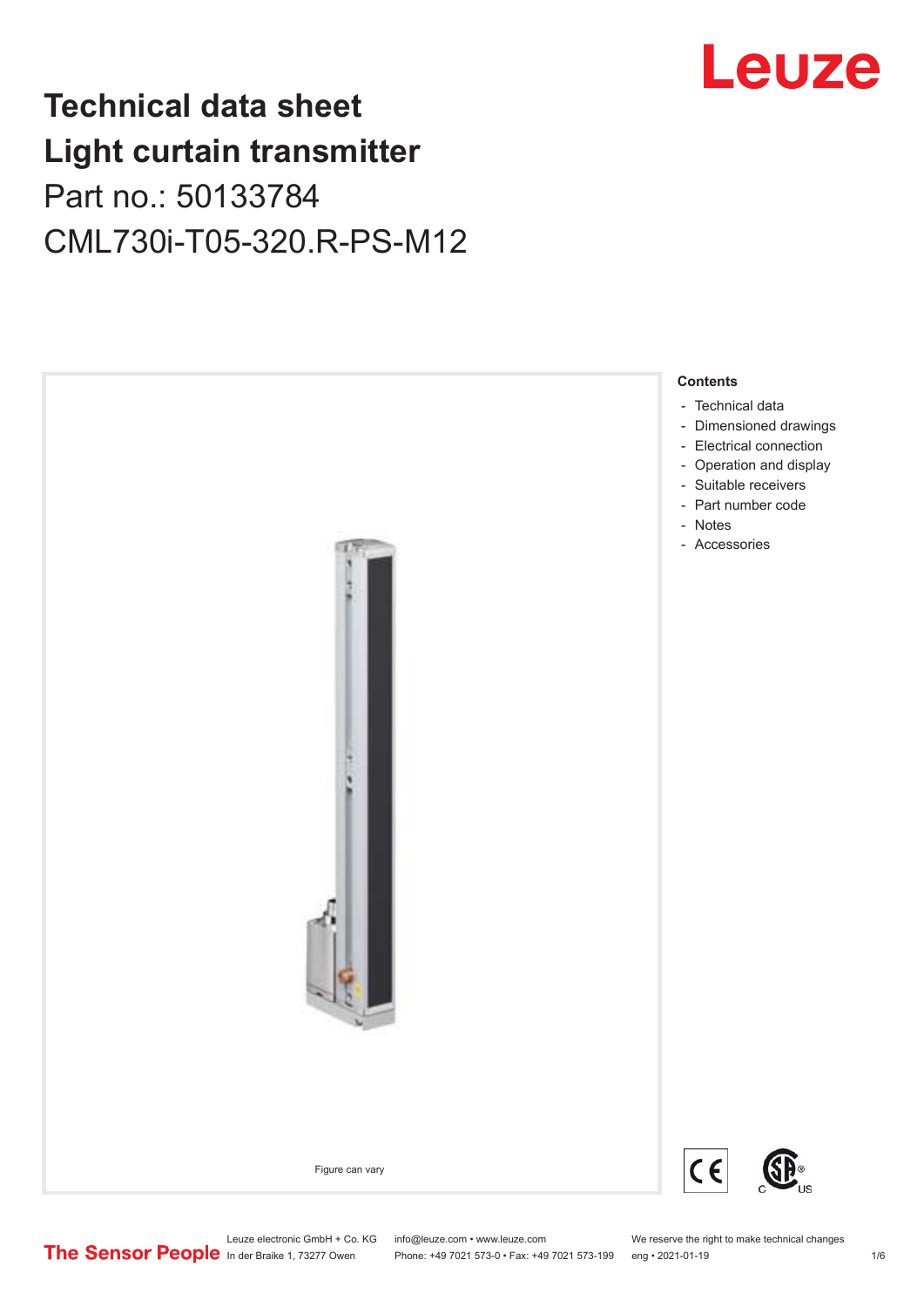## <span id="page-1-0"></span>**Technical data**

### **Basic data**

| Dasit uata                         |                                       |
|------------------------------------|---------------------------------------|
| <b>Series</b>                      | 730                                   |
| <b>Operating principle</b>         | Throughbeam principle                 |
| Device type                        | Transmitter                           |
| <b>Contains</b>                    | Accessories for the use of the BT-2R1 |
| <b>Application</b>                 | Detection of transparent films        |
|                                    | Detection of transparent objects      |
|                                    | Object detection in film tube         |
|                                    | Object measurement                    |
|                                    | Radiation of semi-transparent media   |
|                                    |                                       |
| <b>Optical data</b>                |                                       |
| <b>Operating range</b>             | Guaranteed operating range            |
| <b>Operating range</b>             | 0.14.5m                               |
| Operating range, transparent media | $0.11.75$ m                           |
| <b>Operating range limit</b>       | Typical operating range               |
| <b>Operating range limit</b>       | 0.16m                                 |
| <b>Measurement field length</b>    | 320 mm                                |
| Number of beams                    | 64 Piece(s)                           |
| <b>Beam spacing</b>                | 5 <sub>mm</sub>                       |
| <b>Light source</b>                | LED, Infrared                         |
| <b>LED light wavelength</b>        | 940 nm                                |
|                                    |                                       |
| <b>Measurement data</b>            |                                       |
| Minimum object diameter            | $10 \text{ mm}$                       |
|                                    |                                       |
| Electrical data                    |                                       |

### **Electrical data**

| <b>Protective circuit</b> |                               | Polarity reversal protection                                                                                |
|---------------------------|-------------------------------|-------------------------------------------------------------------------------------------------------------|
|                           |                               | Short circuit protected                                                                                     |
|                           |                               | <b>Transient protection</b>                                                                                 |
|                           |                               |                                                                                                             |
|                           | Performance data              |                                                                                                             |
|                           | Supply voltage U <sub>p</sub> | 18  30 V, DC                                                                                                |
|                           | <b>Residual ripple</b>        | 0  15 %, From $U_{\rm B}$                                                                                   |
|                           | <b>Open-circuit current</b>   | 0  165 mA, The specified values refer<br>to the entire package consisting of trans-<br>mitter and receiver. |
|                           | <b>Timing</b>                 |                                                                                                             |
|                           | <b>Readiness delay</b>        | 450 ms                                                                                                      |
| <b>Cycle time</b>         |                               | 1 ms                                                                                                        |
|                           |                               |                                                                                                             |
|                           |                               |                                                                                                             |

#### **Connection**

| Number of connections | 1 Piece(s) |
|-----------------------|------------|
| <b>Plug outlet</b>    | Rear side  |

| <b>Connection 1</b>       |                        |
|---------------------------|------------------------|
| <b>Function</b>           | Connection to receiver |
| <b>Type of connection</b> | Connector              |
| <b>Thread size</b>        | M <sub>12</sub>        |
| <b>Type</b>               | Male                   |
| <b>Material</b>           | Metal                  |
| No. of pins               | $5 - pin$              |
| Encoding                  | A-coded                |

### **Mechanical data**

| Design                   | Cubic                        |
|--------------------------|------------------------------|
| Dimension (W x H x L)    | 29 mm x 35.4 mm x 343 mm     |
| <b>Housing material</b>  | Metal                        |
| <b>Metal housing</b>     | Aluminum                     |
| Lens cover material      | Plastic                      |
| Net weight               | 550q                         |
| <b>Housing color</b>     | Silver                       |
| <b>Type of fastening</b> | Groove mounting              |
|                          | Via optional mounting device |
|                          |                              |

### **Operation and display**

| Type of display | ' FD.      |
|-----------------|------------|
| Number of LEDs  | 1 Piece(s) |

### **Environmental data**

| Ambient temperature, operation | -30  60 °C |
|--------------------------------|------------|
| Ambient temperature, storage   | -40  70 °C |

### **Certifications**

| Degree of protection     | IP 65         |
|--------------------------|---------------|
| <b>Protection class</b>  | Ш             |
| <b>Certifications</b>    | c CSA US      |
| <b>Standards applied</b> | IEC 60947-5-2 |

#### **Classification**

| <b>Customs tariff number</b> | 90314990 |
|------------------------------|----------|
| eCl@ss 5.1.4                 | 27270910 |
| eCl@ss 8.0                   | 27270910 |
| $eC$ <sub>l</sub> $@ss$ 9.0  | 27270910 |
| eCl@ss 10.0                  | 27270910 |
| eCl@ss 11.0                  | 27270910 |
| <b>ETIM 5.0</b>              | EC002549 |
| <b>ETIM 6.0</b>              | EC002549 |
| <b>ETIM 7.0</b>              | EC002549 |

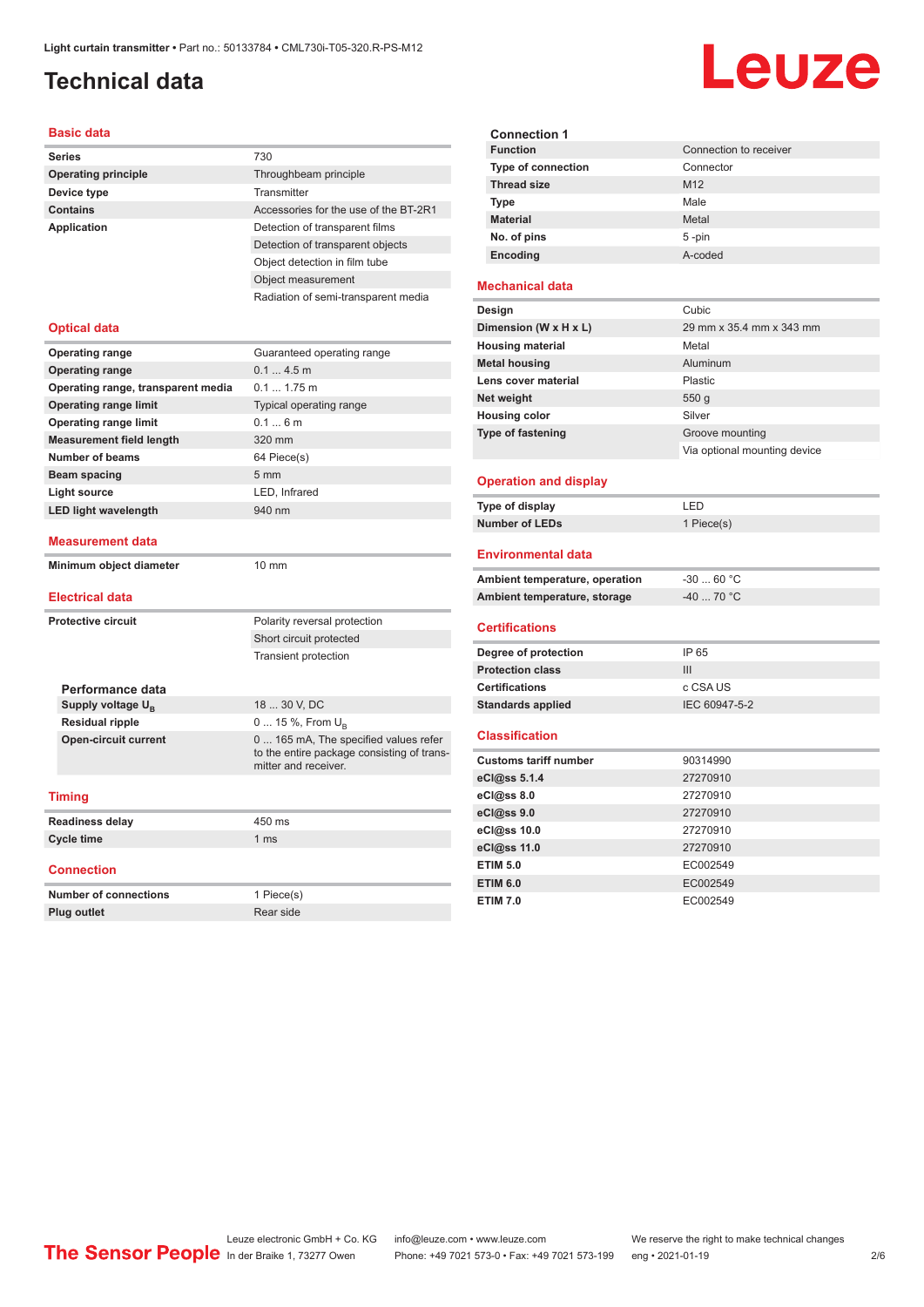## <span id="page-2-0"></span>**Dimensioned drawings**

All dimensions in millimeters



A Beam spacing 5 mm

- B Measurement field length 320 mm
- F M6 thread
- G Fastening groove
- 
- T Transmitter
- R Receiver
- Y 2.5 mm



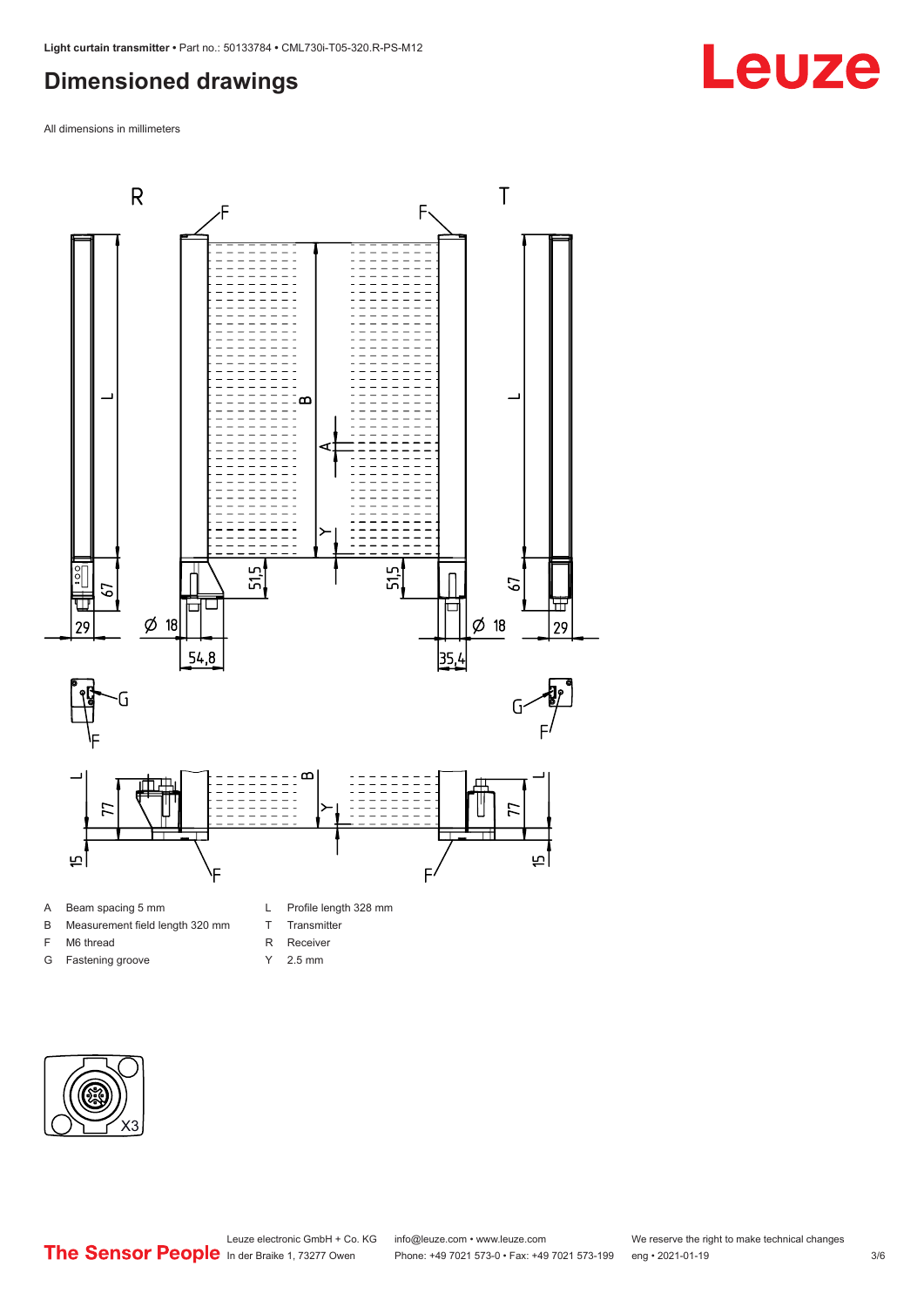## <span id="page-3-0"></span>**Electrical connection**

# Leuze

### **Connection 1**

| <b>Function</b>    | Connection to receiver |
|--------------------|------------------------|
| Type of connection | Connector              |
| <b>Thread size</b> | M12                    |
| <b>Type</b>        | Male                   |
| <b>Material</b>    | Metal                  |
| No. of pins        | $5$ -pin               |
| Encoding           | A-coded                |

| Pin            | <b>Pin assignment</b> |
|----------------|-----------------------|
|                | <b>FE/SHIELD</b>      |
| $\overline{2}$ | $V +$                 |
| 3              | <b>GND</b>            |
| 4              | RS 485 Tx+            |
|                | RS 485 Tx-            |



## **Operation and display**

| LED | Displav                                      | <b>Meaning</b>                                           |
|-----|----------------------------------------------|----------------------------------------------------------|
|     | Green, continuous light                      | Continuous mode                                          |
|     | Off                                          | No communication with the receiver / waiting for trigger |
|     | green, flashing in sync with the measurement | Measurement frequency display                            |

## **Suitable receivers**

| Part no. | <b>Designation</b>              | <b>Article</b>         | <b>Description</b>                                                                                                             |
|----------|---------------------------------|------------------------|--------------------------------------------------------------------------------------------------------------------------------|
| 50133783 | CML730i-R05-320.R/<br>CV-PS-M12 | Light curtain receiver | Operating range: 0.1  4.5 m<br>Analog outputs: 1 Piece(s), Freely configurable<br>Connection: Connector, M12, Rear side, 8-pin |

### **Part number code**

Part designation: **CML7XXi-YZZ-AAAA.BCCCDDD-EEEFFF**

| <b>CML</b>  | <b>Operating principle</b><br>Measuring light curtain                       |  |  |  |  |
|-------------|-----------------------------------------------------------------------------|--|--|--|--|
| 7XXi        | <b>Series</b><br>720i: 720i series<br>730i: 730i series                     |  |  |  |  |
| Y           | Device type<br>T: transmitter<br>R: receiver                                |  |  |  |  |
| <b>ZZ</b>   | Beam spacing<br>$05:5$ mm<br>$10:10 \, \text{mm}$<br>$20:20$ mm<br>40:40 mm |  |  |  |  |
| <b>AAAA</b> | Measurement field length [mm], dependent on beam spacing                    |  |  |  |  |
| B           | Equipment<br>A: connector outlet, axial<br>R: rear connector outlet         |  |  |  |  |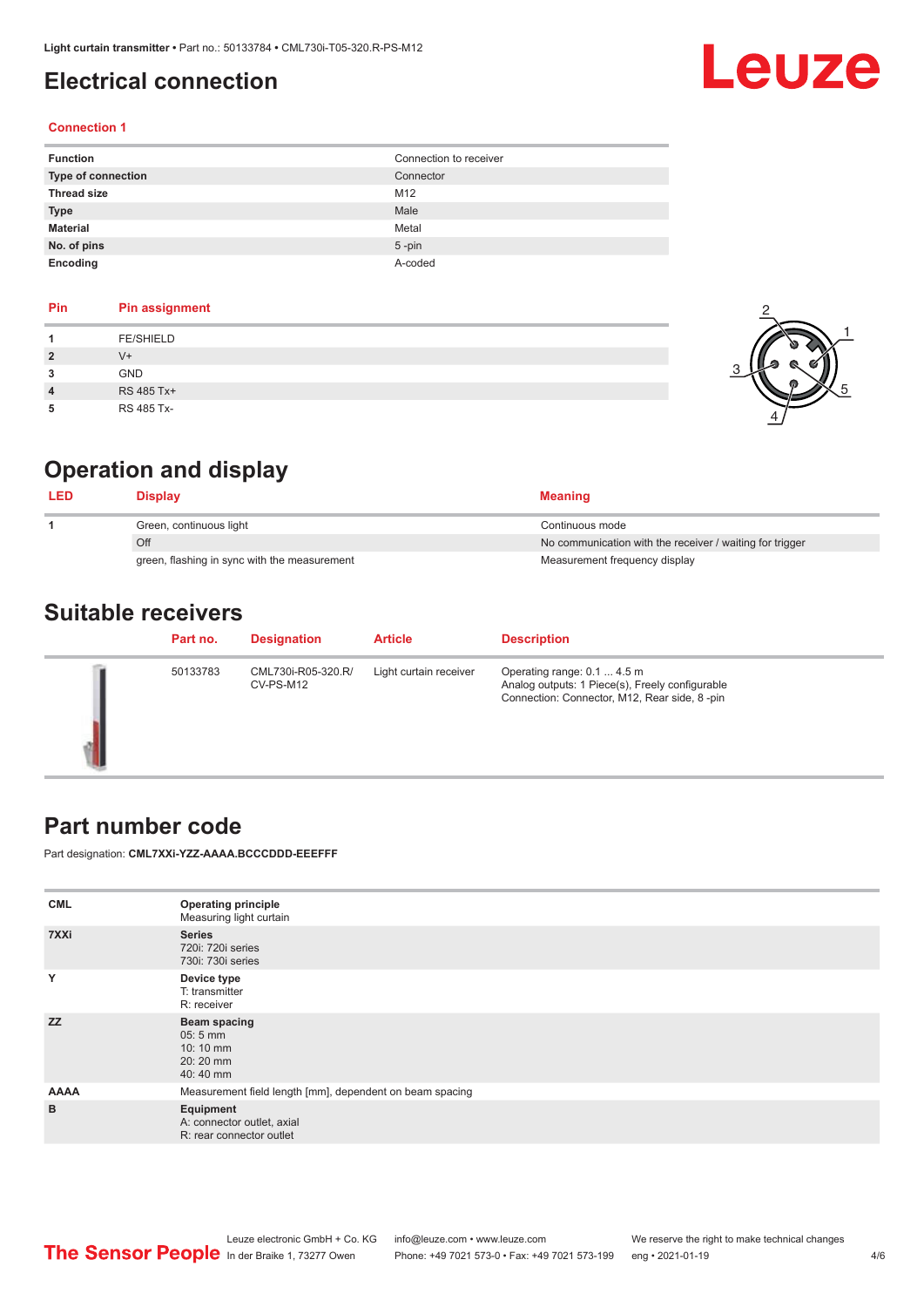## <span id="page-4-0"></span>**Part number code**



| $_{\rm ccc}$ | Interface<br>L: IO-Link<br>/CN: CANopen<br>/PB: PROFIBUS<br>/PN: PROFINET<br>/CV: Analog current and voltage output<br>/D3: RS 485 Modbus |  |  |  |  |  |
|--------------|-------------------------------------------------------------------------------------------------------------------------------------------|--|--|--|--|--|
| <b>DDD</b>   | <b>Special equipment</b><br>-PS: Power Setting                                                                                            |  |  |  |  |  |
| <b>EEE</b>   | <b>Electrical connection</b><br>M12: M12 connector                                                                                        |  |  |  |  |  |
| FFF          | -EX: Explosion protection                                                                                                                 |  |  |  |  |  |
| <b>Note</b>  |                                                                                                                                           |  |  |  |  |  |
| $\bullet$    | $\&$ A list with all available device types can be found on the Leuze website at www.leuze.com.                                           |  |  |  |  |  |

## **Notes**

| Observe intended use!                                                                                                                                                                                                      |
|----------------------------------------------------------------------------------------------------------------------------------------------------------------------------------------------------------------------------|
| $\%$ This product is not a safety sensor and is not intended as personnel protection.<br>§ The product may only be put into operation by competent persons.<br>§ Only use the product in accordance with its intended use. |

### **For UL applications:**

ª For UL applications, use is only permitted in Class 2 circuits in accordance with the NEC (National Electric Code).

ª These proximity switches shall be used with UL Listed Cable assemblies rated 30V, 0.5A min, in the field installation, or equivalent (categories: CYJV/ CYJV7 or PVVA/PVVA7)

## **Accessories**

### Connection technology - Interconnection cables

|   |                        | Part no. | <b>Designation</b>              | <b>Article</b>        | <b>Description</b>                                                                                                                                                                                                                                    |
|---|------------------------|----------|---------------------------------|-----------------------|-------------------------------------------------------------------------------------------------------------------------------------------------------------------------------------------------------------------------------------------------------|
| ₿ | (.<br><b>From</b><br>œ | 50129781 | KDS DN-M12-5A-<br>M12-5A-P3-050 | Interconnection cable | Suitable for interface: IO-Link, DeviceNet, CANopen<br>Connection 1: Connector, M12, Axial, Female, A-coded, 5-pin<br>Connection 2: Connector, M12, Axial, Male, A-coded, 5-pin<br>Shielded: Yes<br>Cable length: 5,000 mm<br>Sheathing material: PUR |